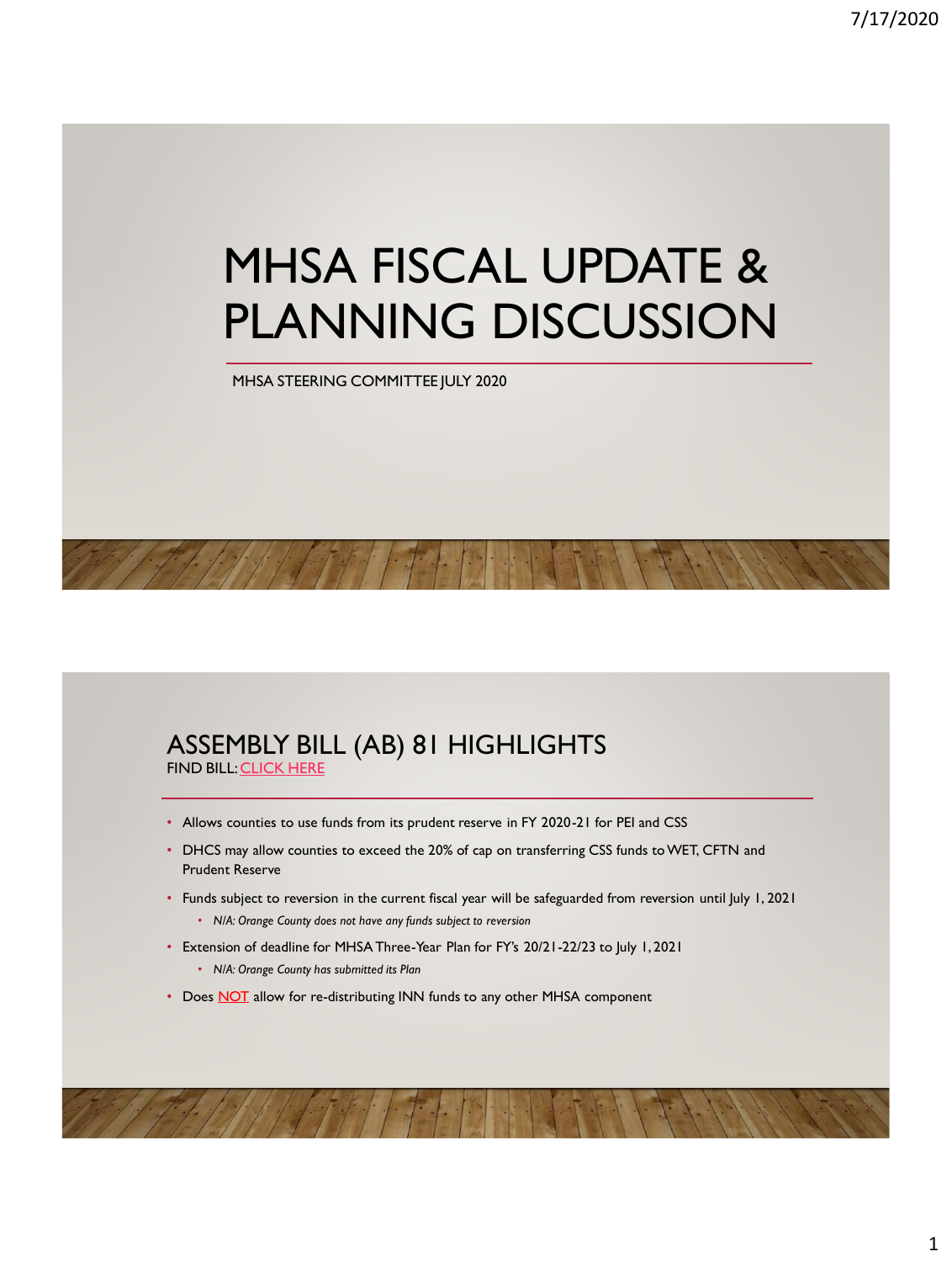### ESTIMATED MHSA COMPONENT FUNDING: STATE LEVEL<sup>\*</sup> The state of the state of the state of the state of DOLLARS)

|                  | <b>Proj FY 19/20</b> | <b>Proj FY 20/21</b> | <b>Proj FY 21/22</b> | <b>Proj FY 22/23</b> |
|------------------|----------------------|----------------------|----------------------|----------------------|
| CSS <sub>1</sub> | \$1,250.4            | \$1,544.6            | \$1,477.8            | \$1,108.0            |
| PEI              | \$312.6              | \$386.2              | \$369.4              | \$277.0              |
| <b>INN</b>       | \$82.3               | \$101.6              | \$101.6              | \$72.9               |
| Total            | \$1,645.3            | \$2,032.4            | \$1,944.5            | \$1,457.9            |

\*State projections provided by CBHDA on 6/17/20 and are subject to change if projections are revised. State admin fees & NPLH excluded.

# ANTICIPATED REDUCTION IN OC'S MHSA ALLOCATION

| <b>Fiscal</b><br>Year | <b>Projected</b><br><b>Revenue</b><br>as of 10/19/19 | <b>Projected</b><br><b>Revenue</b><br>as of 6/17/20 | <b>Change in MHSA</b><br><b>Allocations</b> | <b>MHSA Projected</b><br>Year-End Fund<br><b>Balances</b> * |
|-----------------------|------------------------------------------------------|-----------------------------------------------------|---------------------------------------------|-------------------------------------------------------------|
| FY.<br>19/20          | \$172,600,000                                        | \$148,115,877<br>$(19/20$ actuals)                  | (\$24,484,123)                              | \$84,478,097                                                |
| FY<br>20/21           | \$181,600,000                                        | \$164,909,180                                       | (\$16,690,820)                              | \$46,033,404                                                |
| <b>FY</b><br>21/22    | \$183,200,000                                        | \$157,776,963                                       | (\$25,423,037)                              | \$3,825,455                                                 |
| FY<br>22/23           | Not Available                                        | \$118,294,181                                       | Non Applicable                              | $(-$66,137,222)$                                            |

*\*Ending Balances based on projected expenditures of program budgets in current Three-Year Plan. Does not include Prudent Reserve.*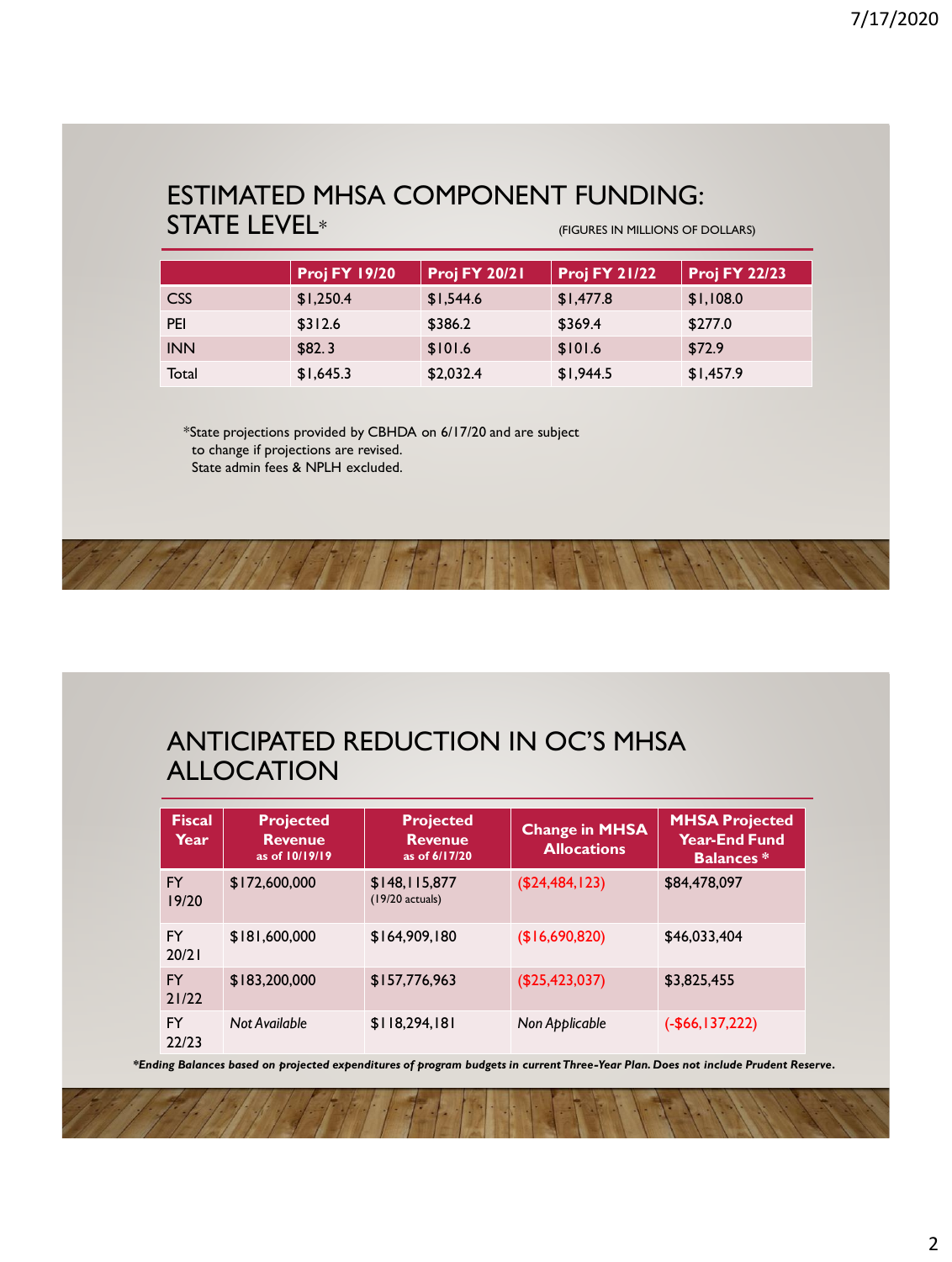## GLOBAL STRATEGIES TO MANAGE MHSA FUNDS OVER NEXT THREE FISCAL YEARS

#### **In Progress**

- Use CARES Act Funding (~\$28.9M available)
- Use carryover funds (projected \$84.5M at end of FY 19/20)
- Delete and/or leave vacant positions empty
- Maximize Medi-Cal FFP revenue (CSS, PEI)
- Decrease non-essential program expenditures beginning FY 19/20
	- Reduce expenditures that do not affect service delivery *(e.g.., meeting space for in-person trainings, new office furniture, etc.)*

#### **Under Consideration**

- Use Prudent Reserve \$33M
- Delay or eliminate expansion of CSS, PEI programs
- Delay contract start dates
- Reclassify programs from CSS to PEI (full or partial shift)
- Identify further reductions in program expenditures

# STEERING COMMITTEE Q&A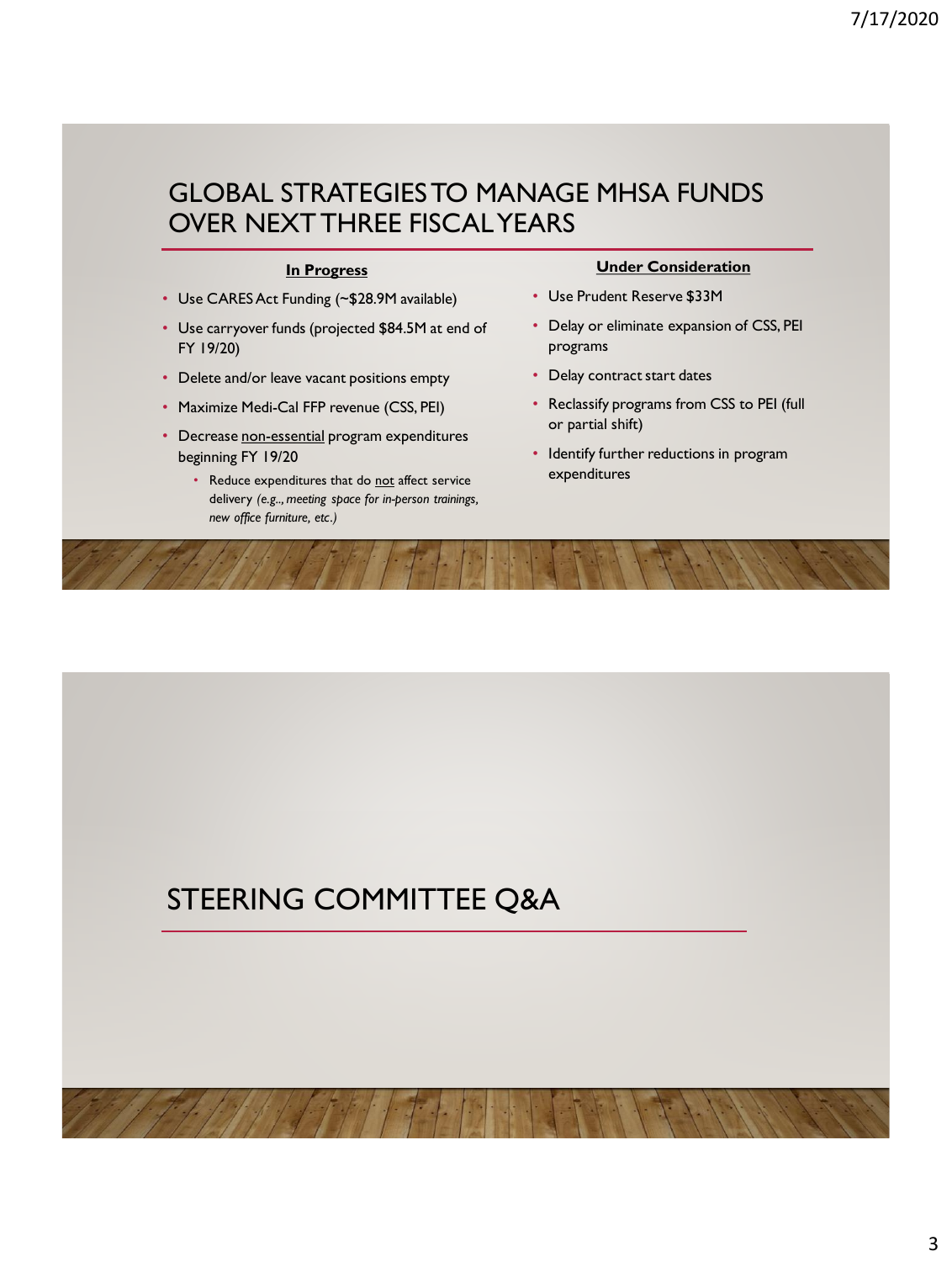

# DISCUSSION PROMPTS FOR STRATEGIES UNDER CONSIDERATION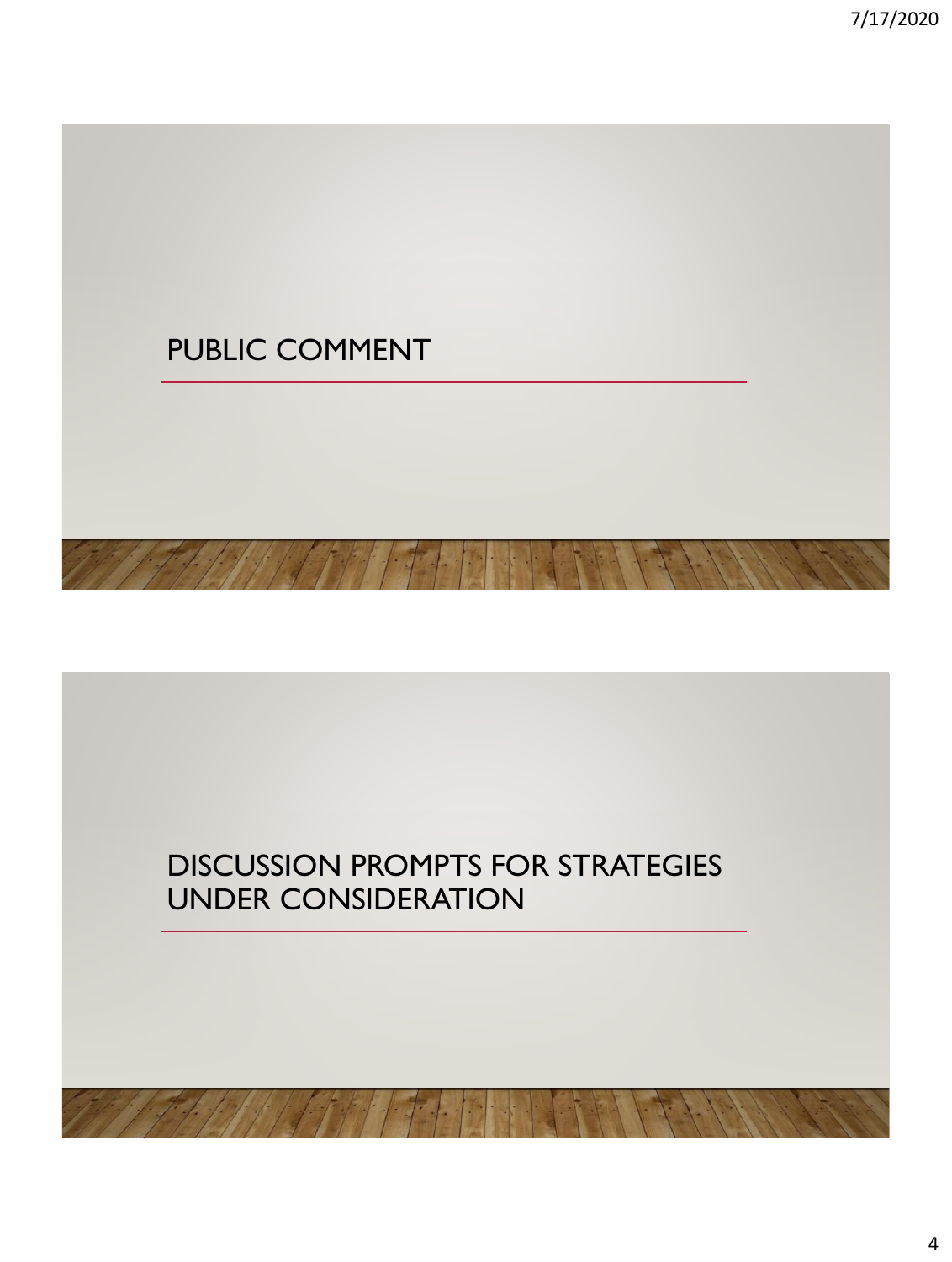## GLOBAL STRATEGY: *DECREASE PROGRAM EXPENDITURES*

#### • **UNIFORM** vs **VARIABLE** across programs within component?

• *If variable*, what FACTORS should be taken into account when determining amount?



- **DELAY** vs **ELIMINATE** expansion of CSS and/or PEI programs?
	- What FACTORS should be taken into account when determining the viability of this potential approach?